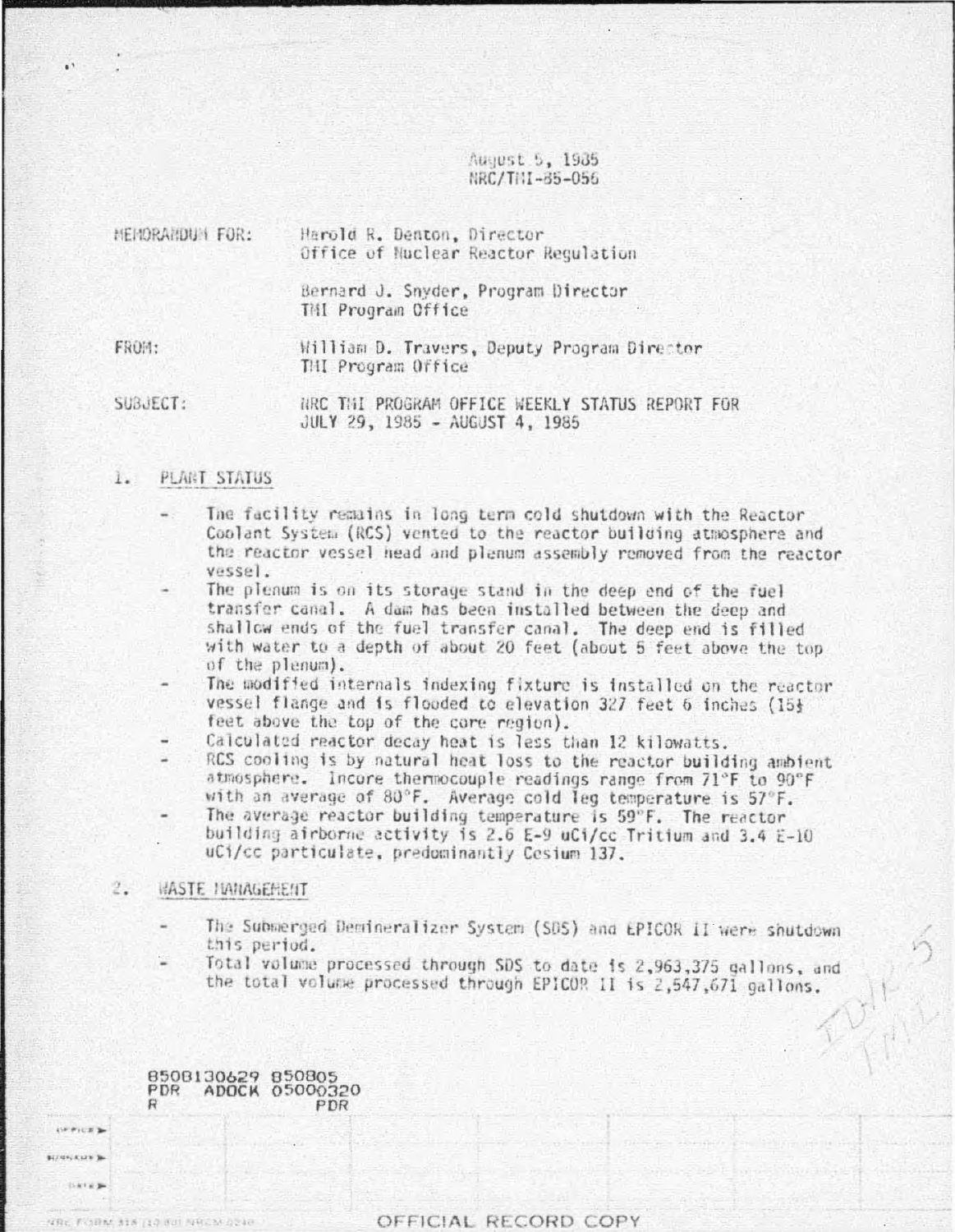Harold R. Denton Bernard J. Snyder

#### 3. DOSE REDUCTION/DECONTAMINATION ACTIVITIES

- Decontamination activities are continuing on the 281' level of the<br>Auxiliary Building.
- Average general area radiation dose rate is 40 mrem per hour on the  $347'$  level of the reactor building and is 67 mrem per hour on the 305' level of the reactor building. The change in radiation levels from previous reports is the result of a change in the manner in which the average radiation level is determined. The averages are now based on occupancy time-weighting of tasks accomplished in the reactor building as opposed to the previous method of averaging survey meter readings. The new values are based on an attempt to report radiation levels representative of those to which workers are actually exposed.

#### 4. ENVIRONMENTAL MONITORING

- EPA sample analysis results show TMI site liquid effluents to be in accordance with regulatory limits, fiRC requirements, and the City of Lancaster Agreement.
- HII water samples taken by the US Environmental Protection Agency at the plant discharge to the river consisted of seven daily composite samples taken from July 13, to July 20, 1985. Gamma scans detected no reactor related radioactivity.
- The Lancaster water sample taken at the water works intake and analyzed by the US Environmental Protection Agency consists of a seven day composite sample taken from July 21 to July 28, 1985. A gamma scan detected no reactor related radioactivity.
- The NRC outdoor airborne particulate sampler at the TMI Site collected a sample between July 25 , and July 31 , 1985. No reactor related radioactivity was detected. Analysis showed I-131 and Cs-137 concentrations to be less than the lower limits of detectability.

### 5. REACTOR BU!LOING ACTIVITIES

- Installation of the rotating work platform and service platform continued over the reactor vessel.
- Equipment was staged into the reactor building and installation<br>began on the cable management system.
- Work continued in support of installation of the reactor building service platform jib cranes.
- Loop calibration of DWCS instrumentation and final preparations for system preoperational testing continued this week.
- 6. AUXILIARY AND FUEL HANDLING BUILDING ACTIVITIES
	- Installation of the DWCS continued. Partial DWCS turnover for processing RCS during early defueling is scheduled to be completed in late August.<br>The first of four fuel canister racks are on site with further
	- reliveries scheduler through August.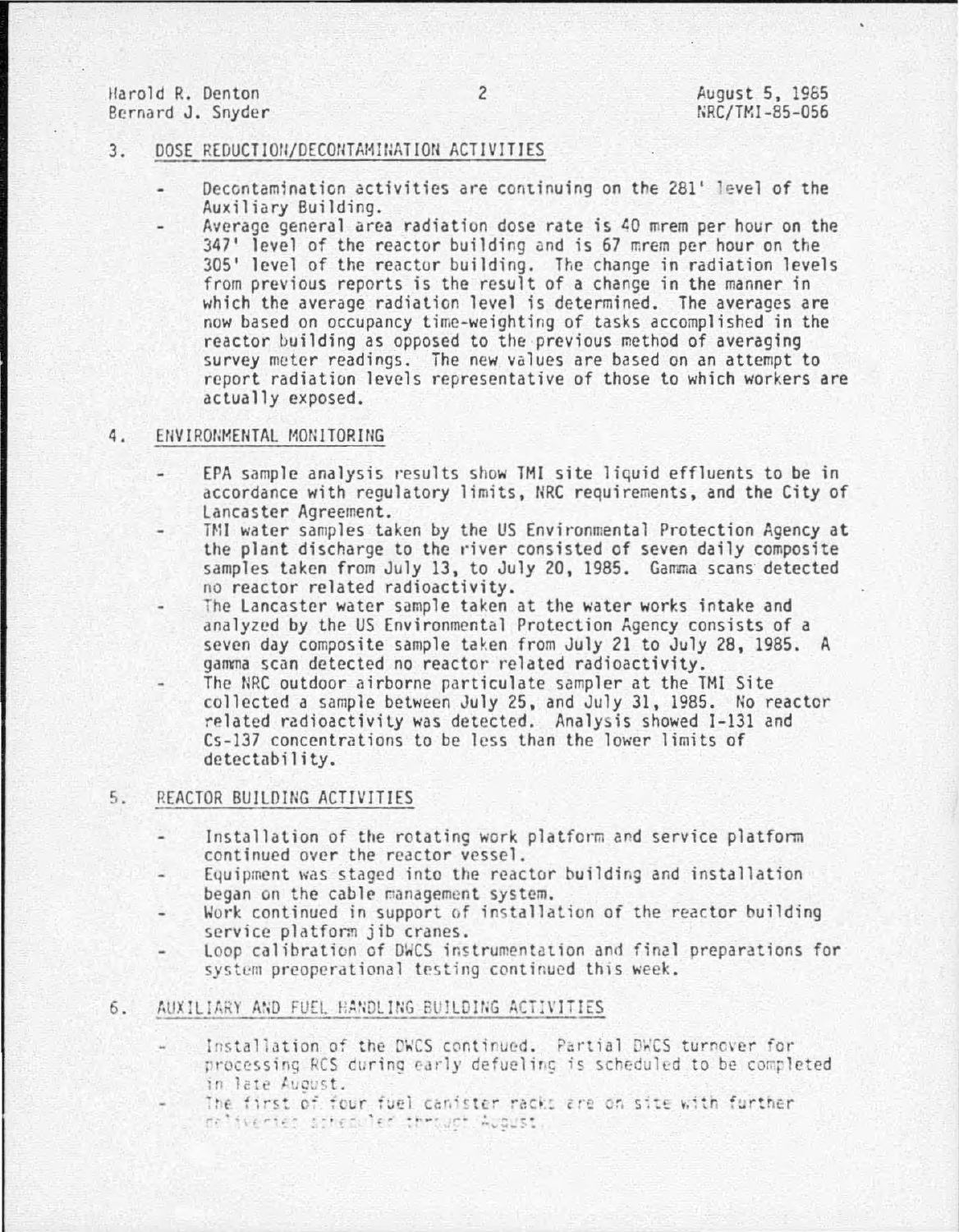### Harold R. Denton Bernard J. Snyder

#### 7. TMI-2 OCCUPATIONAL DOSE

Total person-rem for January through June 1985 is 398. Total for March 1979 through June 1985 is 2,417 person-rem.

#### 8. SHIPMENTS DURING JULY 1985

- Shipments of contaminated laundry were made to Royersford, PA on:<br>July 3 66 drums, 2 boxes
	- July 3 66 drums, 2 boxes<br>July 16 112 drums, 2 boxes
	- July 16 112 drums, 2 boxes<br>July 24 63 drums, 3 boxes July 24 - 63 drums, 3 boxes<br>July 31 - 68 boxes
		- 68 boxes
- July 2 Liquid samples (Unit 1) to San Jose, California.
- July  $2$  Liquid samples (Unit 1) to Rockville, Maryland.
- July 3 Electrical equipment samples (Unit 2) to Richland,
- Washington.
- July 3 Electrical equipment samples (Unit 2) to Scoville, Idaho.
- July 5 Liquid samples (Unit 1) to Rockville, Maryland.
- July 18- Three solidified resin liners (Unit 1) to Hanford, Washington.
- July 18 104 drums (Unit 1 and 2) compacted and non-compacted waste to Hanford, Washington.
- July 26 28 Boxes of uncompacted shield blocks to Hanford, Washington.

## 9. NRC EVALUATIONS IN PROGRESS

- Defueling Water Cleanup System Technical Evaluation (including Revision 6).
- Technical Specification Change Requests numbers 46, 48, 49, and 50.
- Recovery Operations Plan Change numbers 27, 29, 31, and 32.
- Fuel Canister Technical Evaluation. ۰.
- Fuel Handling Senior Reactor Operator Training Program.<br>Defueling Safety Evaluation.
- 
- Application for seismic exemption.
	- The NRC Vendor Programs Branch performed an inspection at the Nuclear Energy Services (NES) facility in Greensboro, North Carolina, where the fuel storage canisters, fuel storage racks, and fuel canister transfer shields are being fabricated. The inspection examined construction activities and included a review of the implementation of the quality assurance program at NES. The inspection report, issued July 26, 1985, indicates that NES failed to meet certain NRC requirements related to implementation of its quality assurance program. NES is required to submit (1) a description of steps that have been or will be taken to correct those items identified in the report;  $(2)$  a description of the steps that have been or will be taken to prevent recurrence; and (3) the dates that the corrective actions and preventive measures were or will be completed.

#### 10. PROJECTED SCHEDULE OF FUTURE EVENTS

fter at betugnedy feremen 1985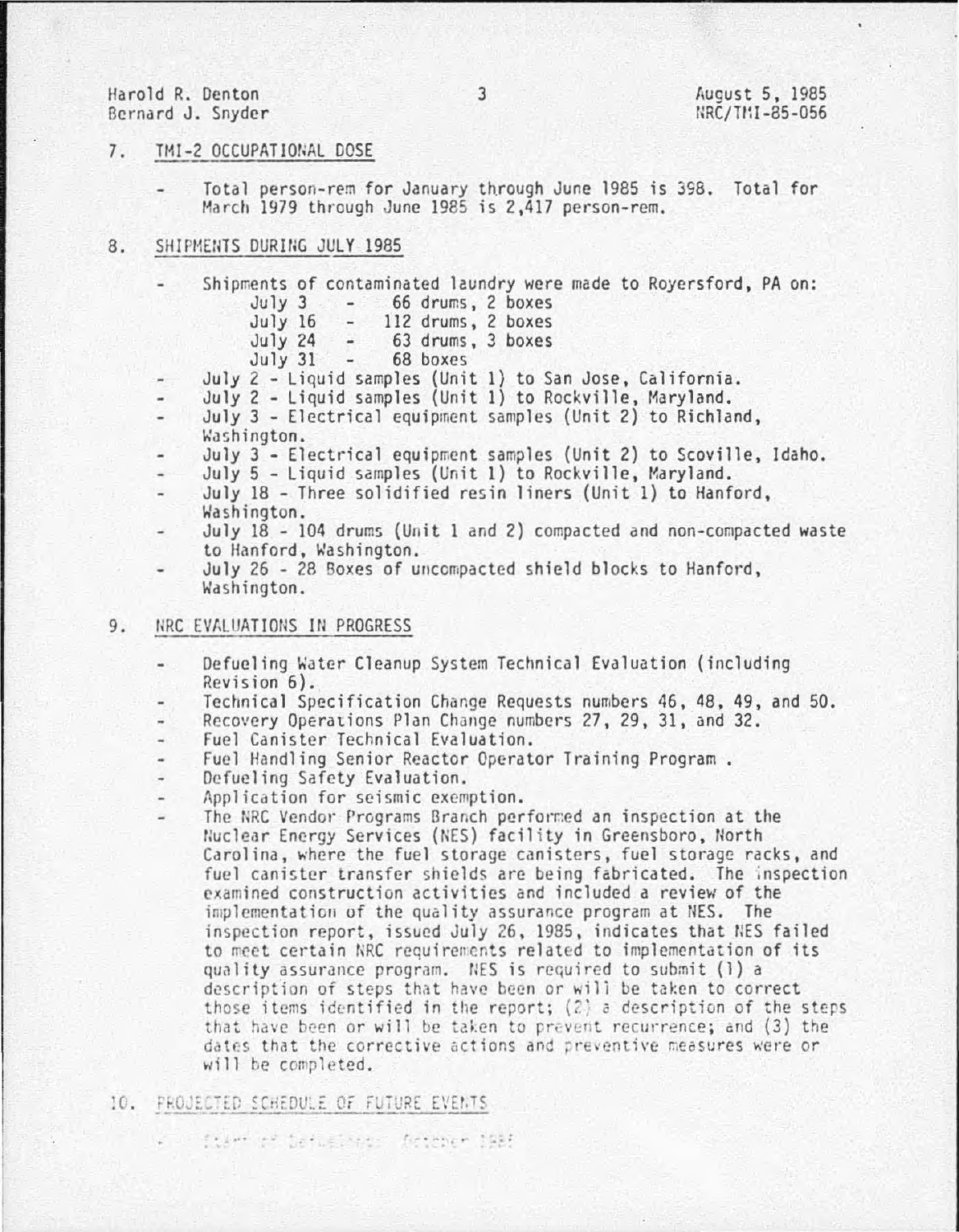Harold P.. Denton Bernard J. Snyder 4 **August 5, 1985** NRC/TMI-85-056

# 11. PUBLIC MEETING

The next meeting of the Advisory Panel for the Decontamination of Three Mile Island Unit 2 is scheduled for September 1985 at a location in Annapolis, Maryland, the specific date and location will be identified later.

William D. Travers

Deputy Program Director TMI Program Office